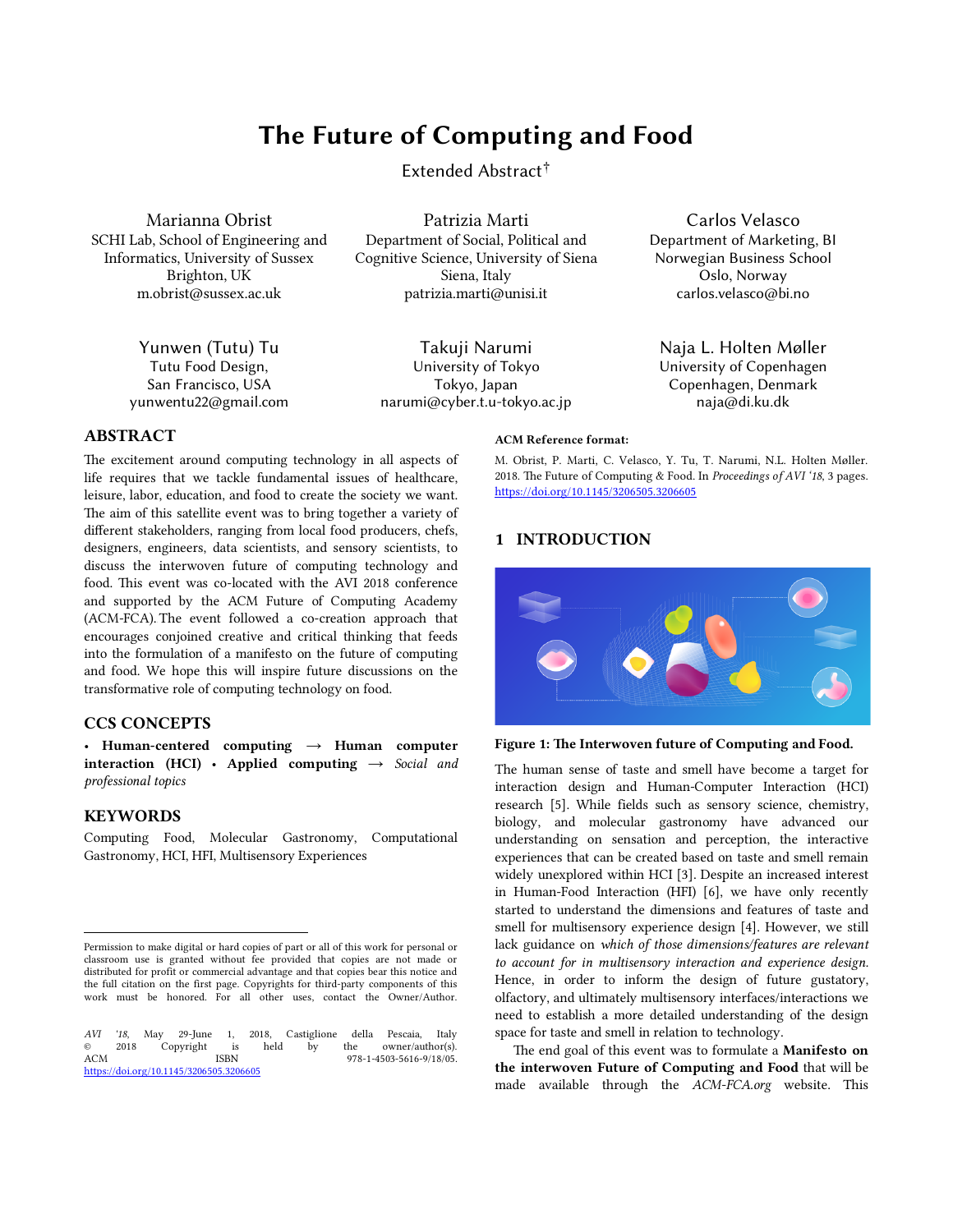### AVI '18, May 29-June 1, 2018, Castiglione della Pescaia, Italy M. Obrist et al.

manifesto is inspired by debates raised by different and sometimes antipodal perspectives on food like for instance the 'infamous' Manifesto of Futurist Cuisine written by Filippo Tommaso Marinetti in 1909, and the avantgarde's riposte of the Slow Food Manifesto published by Gambero Rosso on 1987. Our Manifesto envisages the future of food with the emergence of computing technology that is changing the way we cook, eat, drink and experience food.

Moreover, Molecular Gastronomy and Computational Gastronomy are emerging fields of research that enrich the discussion around Computing and Food from an interdisciplinary and multi-stakeholder perspective. New datadriven approaches, such as network analysis and data mining, are explored to illustrate for instance the chemical relationships between culinary ingredients across the globe [1]. Considering the above, this event aimed to address pressing questions on the intersection between technology and food, such as: *How will we design and innovate considering food/mouth/digesting system as an interface? How will the future computing landscape explore this interaction design?*

## 2 EVENT FORMAT

The event was initiated by the Co-Creation Working Group in the ACM Future of Computing Academy2, which encourages a co-creation approach to highlight and connect fundamental issues such as food and healthcare with research in computing, to ensure technologies are designed and built to produce a better society. A co-creation approach inspires conjoined creative and critical thinking utilizing various types of expertise in the wider public. Hence, the format of this event combined a series of different activities including:

- Keynote speakers from the Computing  $& Food Community$
- Short 5-10min Inspirational Lightning Talks
- Break-out Group Sessions & Plenary Discussions
- Tasting Event with local food producers and multisensory experimentations with new technology developments (e.g., TastyFloats [7], MetaCookies [2])

## 2.1 Keynote Speakers

To stimulate discussion across communities, the event had two keynote speakers posing the question *"What does a Data Analyst & Chef have in common?"*

Chef Jozef Youssef, Kitchen Theory Founder & Chef Patron. Youssef is the creative force behind Kitchen Theory. His years of experience in London's most highly acclaimed Michelin star restaurants and hotels coupled with his passion for gastronomy, art and science all led to him establishing Kitchen Theory in 2010. Since then Youssef has published his first book; Molecular Gastronomy at Home, and is currently an associate editor at the International Journal of Gastronomy and Food Science. Youssef designs Kitchen Theory's Gastrophysics Chef's Table, corporate experiences and product 'sensplorations', by combining his

exceptional culinary skills with ongoing research into the scientific field of gastrophysics, carried out in collaboration with Professor Charles Spence, head of Oxford University's Crossmodal Department. Most recently, Youssef has created the Gastrophysics Chef's Table, at which he hosts 10 guests, who are set to experience the most multisensory chef's table in London.

Dr Kirill Veselkov, Waters Lecturer in Data Analytics and Computational Medicine, Department of Surgery and Cancer, Imperial College London, UK and Member of the WEF Global Agenda Council on the Future of Computing. Dr. Veselkov's research group focuses on developing computational methods that can make a difference in data-driven global health and disease. He has led the development of a series of field-changing data analytics frameworks to augment emerging molecular (" omics") profiling technologies. His group expertise combines the use of a diverse range of computational techniques from signal processing, imaging informatics, machine learning, natural language processing and high performance computing for information extraction from heterogeneous biomedical datasets. His translation interests are precision medicine and digital pathology. Dr Veselkov has received a WEF Young Scientist Award, and currently serves as an active member of the WEF Global Agenda Council on the Future of Computing.

## 3 ORGANISERS

The event was organised by an interdisciplinary team of experts in the field of computing, Human-Computer Interaction, user experience design, novel interaction techniques, experimental psychology and sensory science, and food design.



Marianna Obrist is leading the Sussex Computer Human Interaction Lab, a research group dedicated to the investigation of multisensory experiences for interactive technology. The interdisciplinary SCHI Lab team explores tactile, gustatory, and olfactory experiences as novel

interaction modalities. She is a member of the newly established ACM Future of Computing Academy.



facing cultural, aesthetic and social issues through embodied experiences.

Patrizia Marti is Assistant Professor at the Department of Social, Political and Cognitive Science and part time Full Professor at the Industrial Design Department at Eindhoven University. She is director of a university Fab Lab in Siena. Her research activity concerns designing systems

 <sup>2</sup> https://acm-fca.org/fca-working-groups/co-creation/